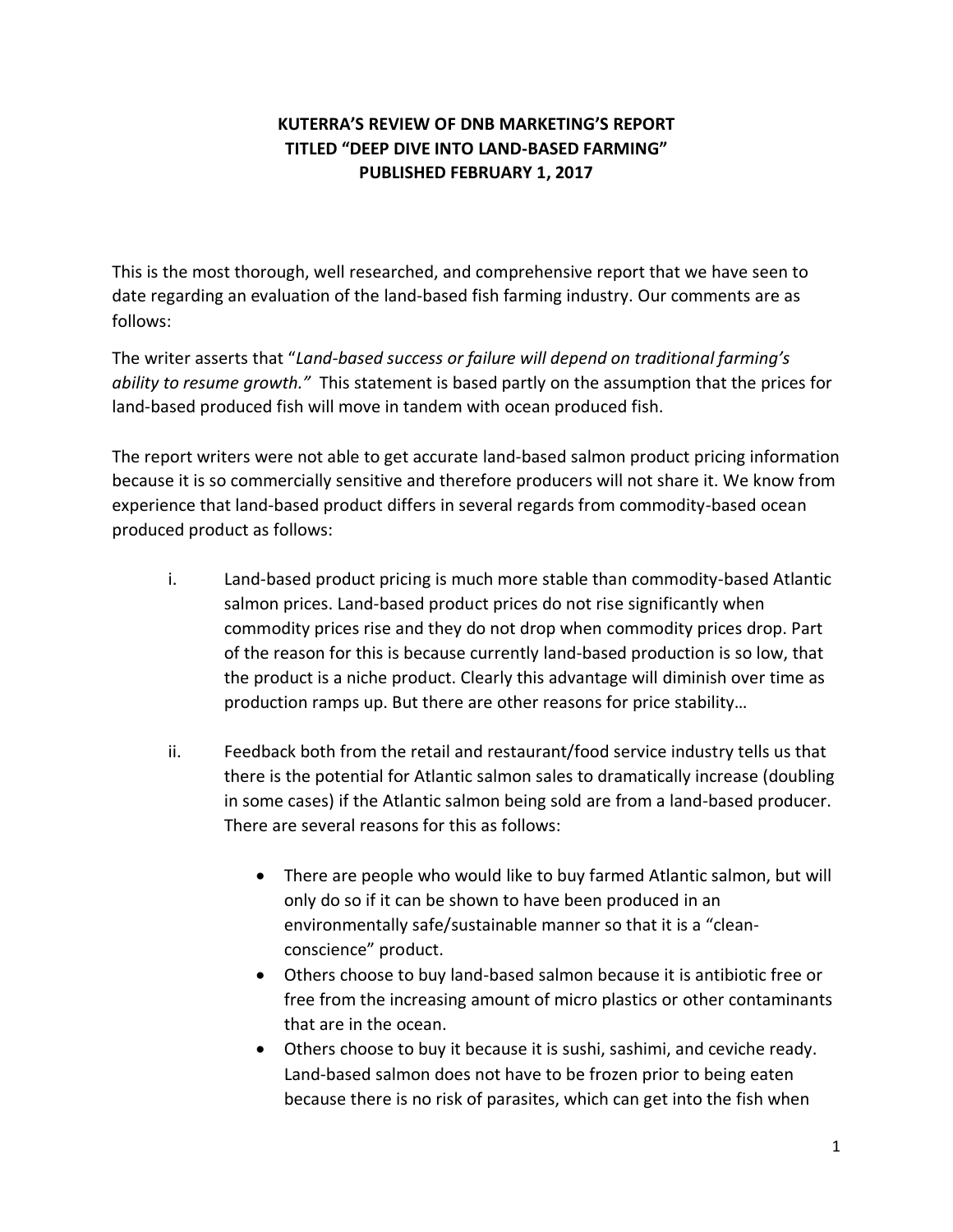they are in the ocean environment. Where freshness is king, land raised salmon wears the crown.

These differentiating factors will increase the size of the Atlantic salmon market, soften the impact of the additional supply brought on by increasing land-based production, and these factors will also shelter land-based producers somewhat from price swings because buyers will learn that they cannot swap ocean farmed salmon for land-based salmon as they would in a pure commodity market. Landbased Atlantic salmon are fundamentally a different product than ocean raised Atlantic salmon.

iii. One of the advantages of land-based production is the ability to consistently produce fish throughout the year and with lower risk of supply interruptions than risks faced by the ocean-based industry. This consistency, both in terms of the size and quality of the fish and in terms of the continual supply, has value to distributors and end buyers. This value translates into price stability.

In addition, it is not likely that if ocean-based production increases that it would be at the same cost of production. This is because:

- 1. Regulatory compliance costs for existing farms are increasing (e.g. sea lice treatments);
- 2. The future cost of growing salmon in Chile must/will be higher for them to be able to achieve stable production. Specifically, their biosecurity practices must improve (=higher costs) if they are to avoid future biological failures; and
- 3. The availability of new sites in most countries is decreasing due to siting restrictions. New farms are being forced offshore or must utilize new (expensive) technologies to minimize environmental impacts.

In summary, we do not fully agree with the report writer's conclusion that "*land-based farming's success or failure lies in the hands of traditional farmers as their success or failure in reviving supply growth will determine the attractiveness of land-based projects*." Although supply growth will undoubtedly affect the flow of capital into land-based production, we believe that land-based farming success or failure will, for the most part, lie in the hands of land-based farm designers and operators and their ability to economically and consistently produce an absolutely top quality product without interruption, and to brand and promote their product effectively.

Other comments are as follows:

1. We agree with the writer's assertion that "*Solving challenges with early maturation is a top priority…and a key area for R&D*." We point out that this is particularly important for British Columbia because currently in BC we do not have access to the genetic stock that all of the other producers in the world can purchase. Therefore we cannot rely on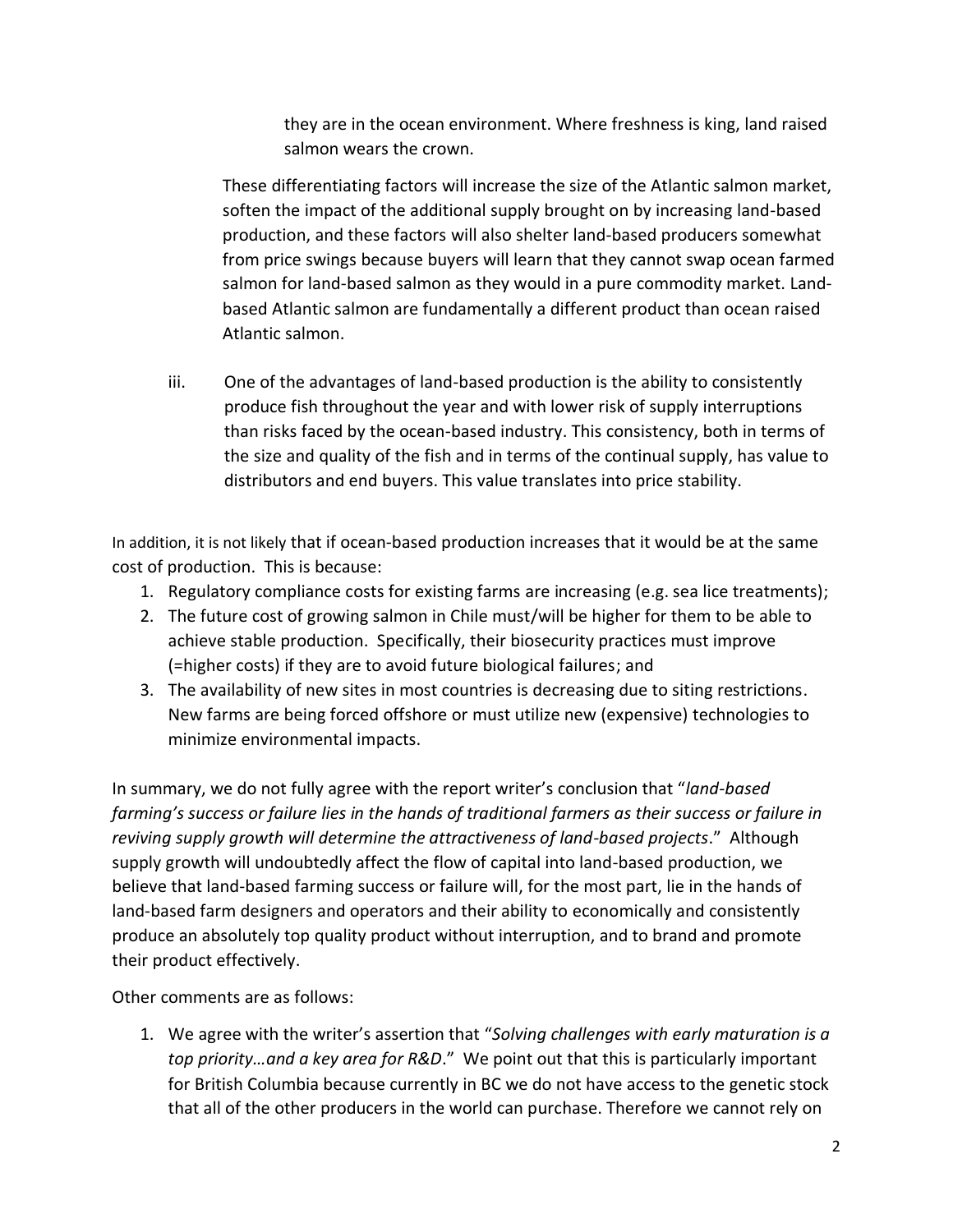growout results in other facilities that are using different strains of Atlantic salmon than are available in BC. In other words, the fact that Danish Salmon anecdotally has achieved early maturation rates of 0.5% due to low temperatures and full strength sea water, does not mean that we can assume that the BC strain of Atlantic salmon will deliver the same results if grown with the same conditions in a BC based land-based facility.

- 2. The writer is based in Europe and his main sources are European suppliers and companies. We know that construction costs for land-based facilities are typically higher in North America than in Europe.
- 3. The writer states "NOK 18/kg saved on salmon sold on the US West Coast would represent about one-third of the total cost for the customer." NOK 18 equates to \$US2.16/kg. This compares to shipping costs from Richmond, BC to the following destinations:
	- Seattle \$US 0.26/kg
	- San Francisco \$US 0.37/kg
	- Los Angeles \$US 0.44/kg

Although a producer that is closer to these markets than BC would have lower transportation costs, BC has existing salmon farming infrastructure that reduces costs in other areas. For example, BC has feed mills, processing plants, fish health scientists and diagnostic labs, skilled RAS operators and relatively low land costs, all of which combine to make BC an attractive place to locate land-based facilities. This attractiveness could be substantially enhanced by creating one or more aquaparks that provide shared influent water systems and shared waste management systems for tenants. Permitting costs, time to cash flow, and operating costs would all be reduced under an aquapark model.

4. The writer bases the R0E calculation on 50% debt for a land-based facility and 70% for an ocean-based farm. Land-based facilities, once proven, should be a much more stable production platform than ocean-based farms due to the elimination of all of the natural hazards that currently plague ocean-based farms. These include plankton blooms, sea lice, disease transfer, low oxygen, jellyfish, super chilling, etc. For the reasons given above in #1, we also think that the market risk for land-based producers will be less than that faced by ocean producers. We believe, therefore, that land-based facilities will quickly transition to being more bankable, to the point where they are at least as bankable as ocean-based farms.